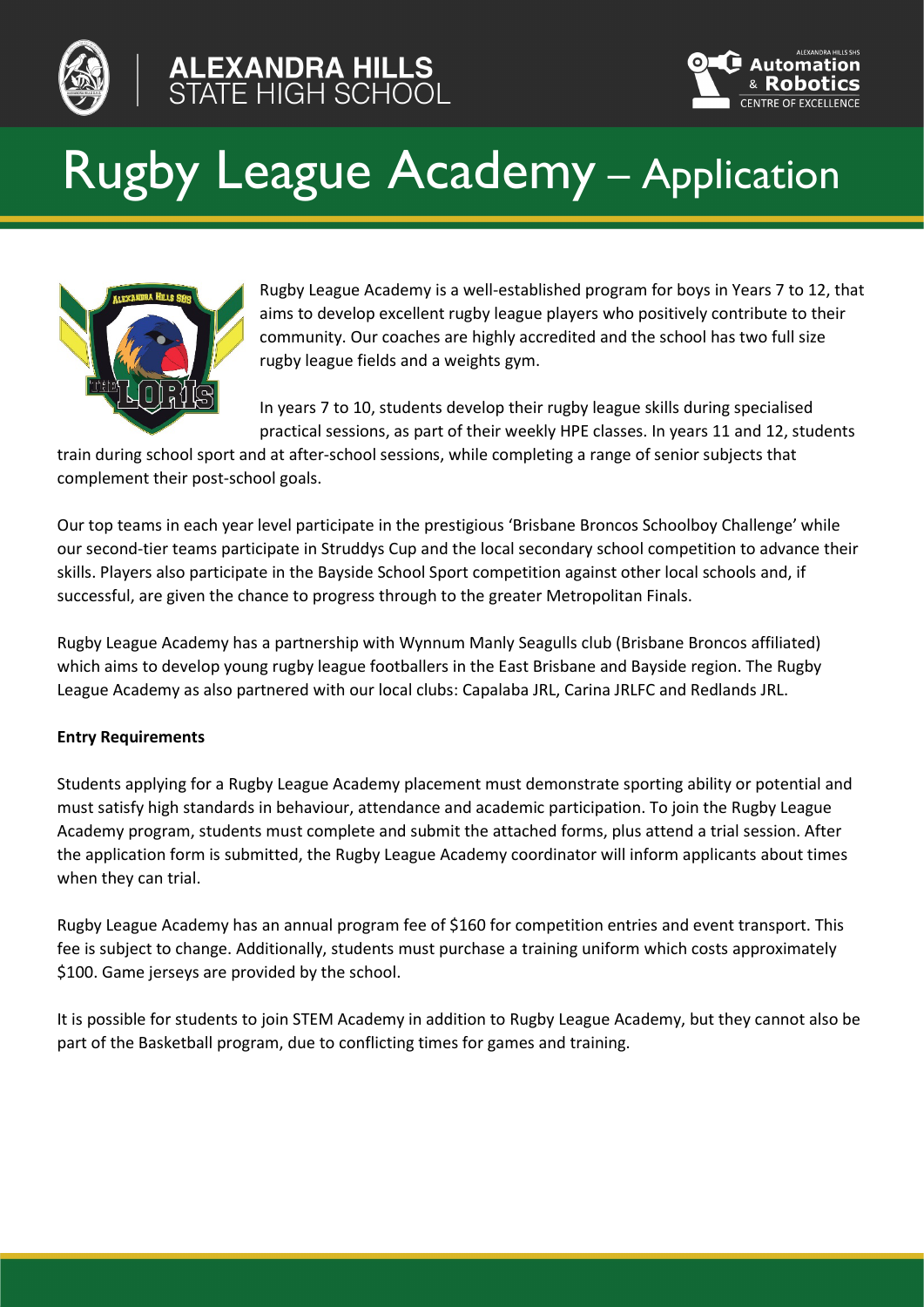



## **Rugby League Academy – APPLICATION**

| Name of Applicant:     |               | Date of Birth:             |  |
|------------------------|---------------|----------------------------|--|
| Current School:        |               | <b>Current Year Level:</b> |  |
| Current Club:          |               | <b>Current Division:</b>   |  |
| Playing position/s:    |               |                            |  |
| Parent Name:           |               |                            |  |
| Address:               |               |                            |  |
| <b>Contact Number:</b> | Parent email: |                            |  |

| Rugby League Achievements:   |  |  |  |  |
|------------------------------|--|--|--|--|
|                              |  |  |  |  |
|                              |  |  |  |  |
|                              |  |  |  |  |
|                              |  |  |  |  |
|                              |  |  |  |  |
|                              |  |  |  |  |
| Other Sporting Achievements: |  |  |  |  |
|                              |  |  |  |  |
|                              |  |  |  |  |
|                              |  |  |  |  |
|                              |  |  |  |  |

## **Selection Criteria**

| Rugby<br>League              | Technical capability with basic skills<br>٠<br>Standard of performance in game play<br>$\bullet$<br>Sporting potential and general fitness levels                                                                                                                                                                  |
|------------------------------|--------------------------------------------------------------------------------------------------------------------------------------------------------------------------------------------------------------------------------------------------------------------------------------------------------------------|
| School<br>Work               | Behaviour and Effort / Industry (minimum satisfactory standard required) on most recent<br>$\bullet$<br>report card (please include copies with your application). OneSchool behaviour history (for<br>State School students) will also be considered<br>Attendance data for the previous year (>90%)<br>$\bullet$ |
| Personal<br><b>Qualities</b> | Ability to work with others<br>$\bullet$<br>Ability to learn and take direction<br>$\bullet$                                                                                                                                                                                                                       |